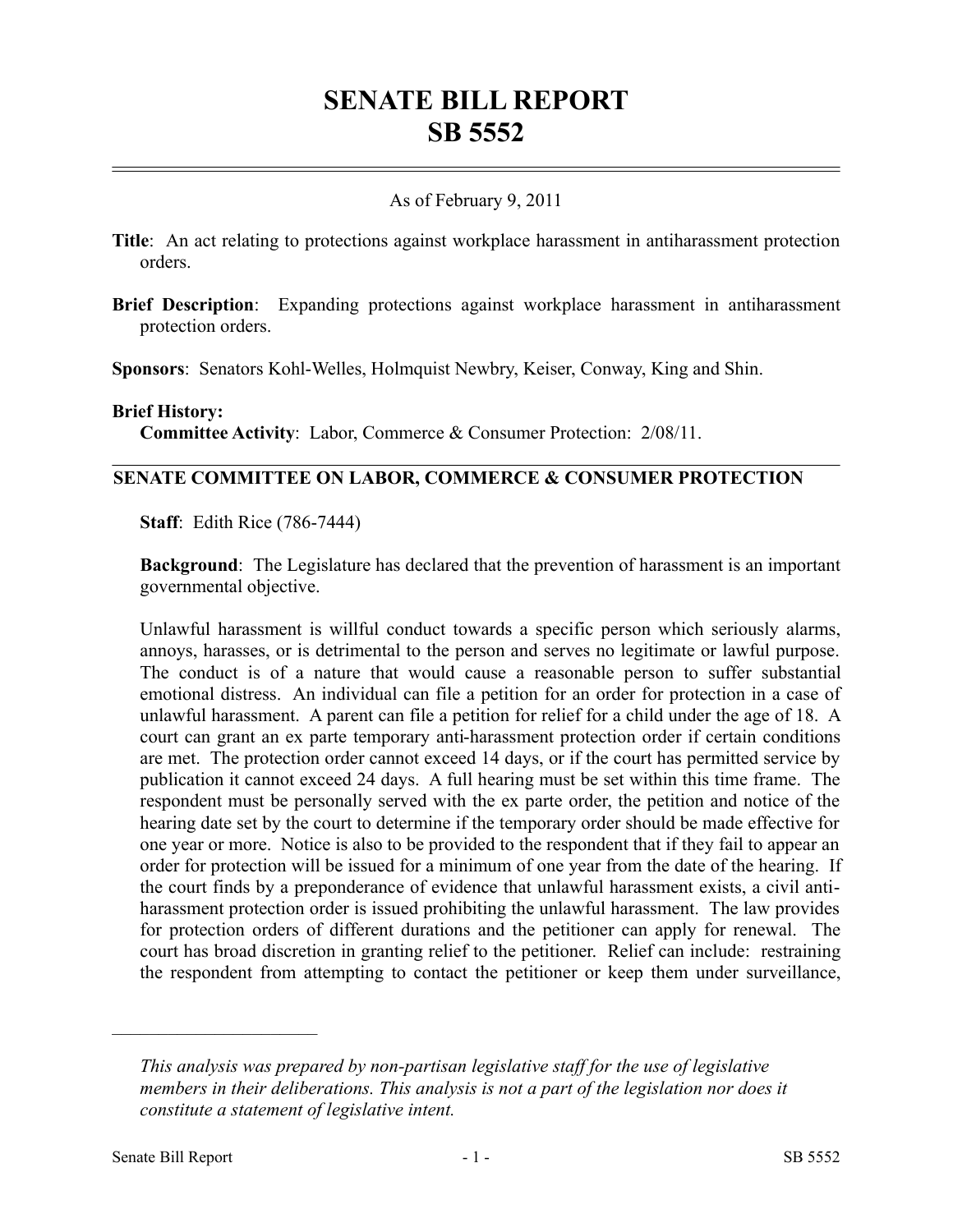requiring the respondent to stay a certain distance from the petitioner's residence and workplace, and surrender of a firearm or a related license.

**Summary of Bill**: Unlawful harassment includes willful conduct towards a specific person or an employer which seriously alarms, annoys, harasses, or is detrimental to that person or employer and which serves no legitimate or lawful purpose.

An employer can be an individual, partnership, association, or corporation, or someone who acts on behalf of an employer with the consent of the employer. This includes the state, a political subdivision or school district or other special district.

If a court grants a petition for an anti-harassment protection order based on unlawful harassment affecting the workplace the court may, in addition to restraining the respondent from attempting to contact the petitioner or keep them under surveillance; require the respondent to stay a certain distance from the petitioner's residence and workplace, and surrender a firearm or a related license; restrain the respondent from contacting the employer, employee, or other person while that person is performing official work duties; or grant other relief necessary for the protection of the employer, workplace, other employees or others at the employer's property or place of business or who are performing official work duties.

When an employer has knowledge that a specific person is the target of unlawful harassment, the employer must in good faith make an effort to notify that person that the employer intends to petition the court for an anti-harassment protection order.

If the employer is aware that the unlawful harassment has arisen from domestic violence, sexual assault or stalking, the employer must provide actual notice to the person and obtain their consent before petitioning the court for an anti-harassment protection order.

The duty of an employer to provide a safe workplace for employees and others is not changed. An employer cannot discriminate against employees who are the target of unlawful harassment affecting the workplace, or who do not consent to the petition for an order of protection.

Employers are immune from civil liability for seeking or failing to seek a protection order for unlawful harassment in the workplace unless the employer is seeking relief to accomplish a purpose for which the petition was not designed.

**Appropriation**: None.

**Fiscal Note**: Requested on February 5, 2011.

## **Committee/Commission/Task Force Created**: No.

**Effective Date**: Ninety days after adjournment of session in which bill is passed.

**Staff Summary of Public Testimony**: PRO: The workplace should be free of violence, but it is on the rise. Other states have similar laws. Current law does not permit a company to file for protection even if employees are being harassed. This allows advocacy programs to